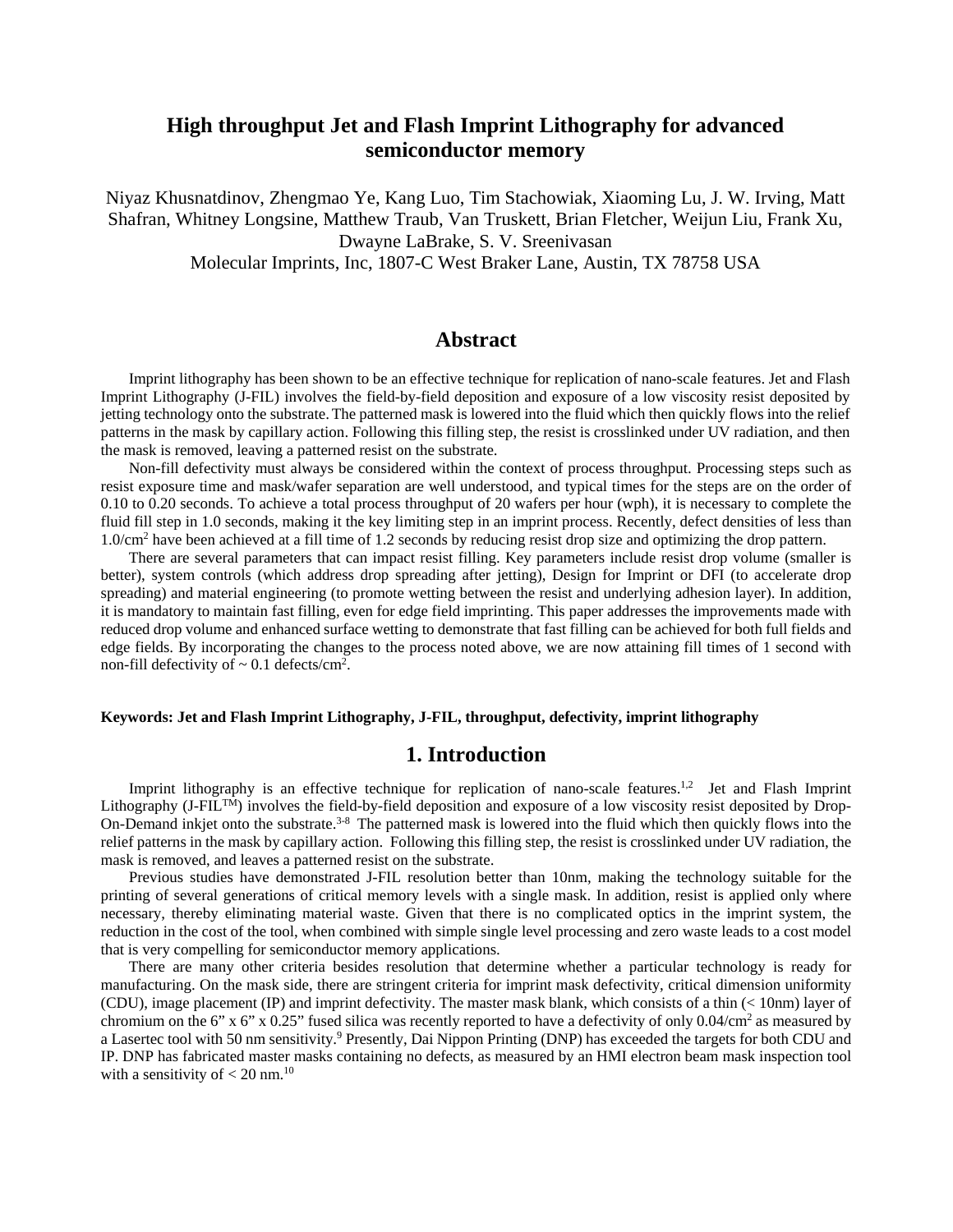With respect to the imprint stepper, both CDU and line edge roughness meet the criteria of 2nm. Toshiba has achieved overlay of 10nm (with a target of 8nm)<sup>11</sup> and defect levels  $\sim 5/\text{cm}^2$  across a lot of 25 wafers (see Figure 1.).<sup>REF 12</sup> – defect paper from 2013



Figure 1. Defectivity reduction to the  $5/cm<sup>2</sup>$  by imprint stepper.

Non-fill defectivity is always considered within the context of process throughput. Resist exposure time and mask/wafer separation are well understood processing steps with typical durations on the order of 0.10 to 0.20 seconds. To achieve a total process throughput of 20 wafers per hour (wph), it is necessary to complete the fluid fill step in 1.0 seconds, making it the key limiting step in an imprint process. A non-fill defect density of  $1.2 \text{ def/cm}^2$  was demonstrated at fill times of 1.5 seconds. For longer fill times, the defectivity dropped to zero. More recently, defect densities of less than 1.0 def/cm<sup>2</sup> have been achieved at a fill time of 1.2 seconds by reducing resist drop size and optimizing the drop pattern. It is interesting to note that all of the non-fill defects occurred either at boundaries where pattern densities were significantly different or near the Moiré align marks (Figure 2). Both defects can likely be addressed with specific imprint patterns designed to enhance filling in these areas.<sup>13</sup>



Figure 2. a) Field defect map showing the locations of non-fill defects using a fill time of 1.5 seconds. b) An example of a non-fill defect within a printed Moiré align mark.<sup>13</sup>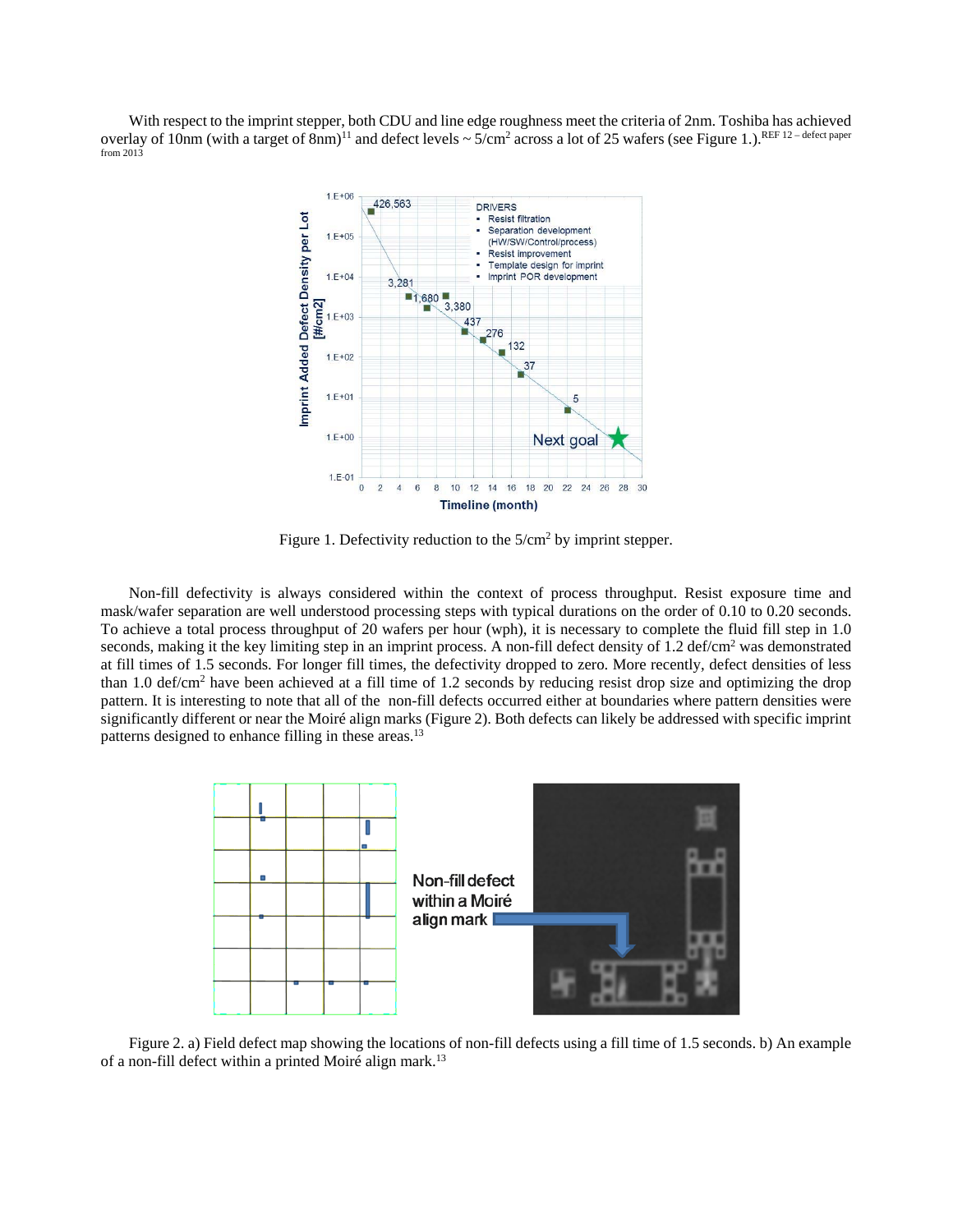The key parameters impacting resist filling are:

- o Resist drop volume (smaller is better)
- o System controls (addresses drop spreading after jetting)
- o Design for Imprint or DFI (accelerates drop spreading)
- o Material engineering (promotes wetting between the resist and underlying adhesion layer)

In this paper, we address the improvements made in drop volume and surface engineering to reduce the duration of the filling step. An important consideration in J-FIL is to maintain fast filling for the edge fields. We demonstrate that fast filling can be addressed for both full fields and edge fields. By incorporating the changes to the process noted above, we are now achieving fill times of 1 second with non-fill defectivity of  $\sim 0.1$  defects/cm<sup>2</sup>.

### **2. Experimental Details**

To generate the inspection test masks, patterns were exposed by Dai Nippon Printing using a NuFlare EBM7000 shaped beam pattern generator. ZEP520A resist was chosen as the positive imaging resist. After development, the chromium and fused silica were etched using  $Cl_2/O_2$  and fluorine-based chemistry, respectively. Mesa lithography and a mesa etch process were employed to create a master imprint mask for the Imprio 500 tool

The pattern chosen for evaluation of non-fill defects was a 26mm x 33mm mask consisting 28nm Flash-like device gate patterns and dummy fill die surrounding the device die. The mask also included peripheral structures such as align marks and metrology marks.

Imprinting with the replica mask was performed by using a Molecular Imprints Imprio® 500 imprint tool. A Drop-On-Demand method was employed to dispense the photo-polymerizable acrylate based imprint solution in field locations across a 300 mm silicon wafer. The template was then lowered into liquid-contact with the substrate, displacing the solution and filling the imprint field. UV irradiation through the backside of the template cured the acrylate monomer. The process was then repeated to completely populate the substrate. Details of the imprint process have previously been reported.14

Resist filling was visually observed with a large field of view camera that is capable of imaging the entire 26mm x 33mm field. Defectivity was measured on an in-house KLA-Tencor 2132 wafer inspection tool. All inspections were performed in array mode.

### **3. Defect Results**

 Resist drop volume plays a key role in resist fill time. In general, the smaller the drop volume, the smaller the drop pitch. As drop pitch decreases, so does the drop merging time. The results of using 1.5 pL drops has previously been reported. In this work, drop volume has been decreased to 0.9 pL.



Figure 3. Defect density and spread time improvements when reducing the drop volume from 1.5pL to 0.9pL.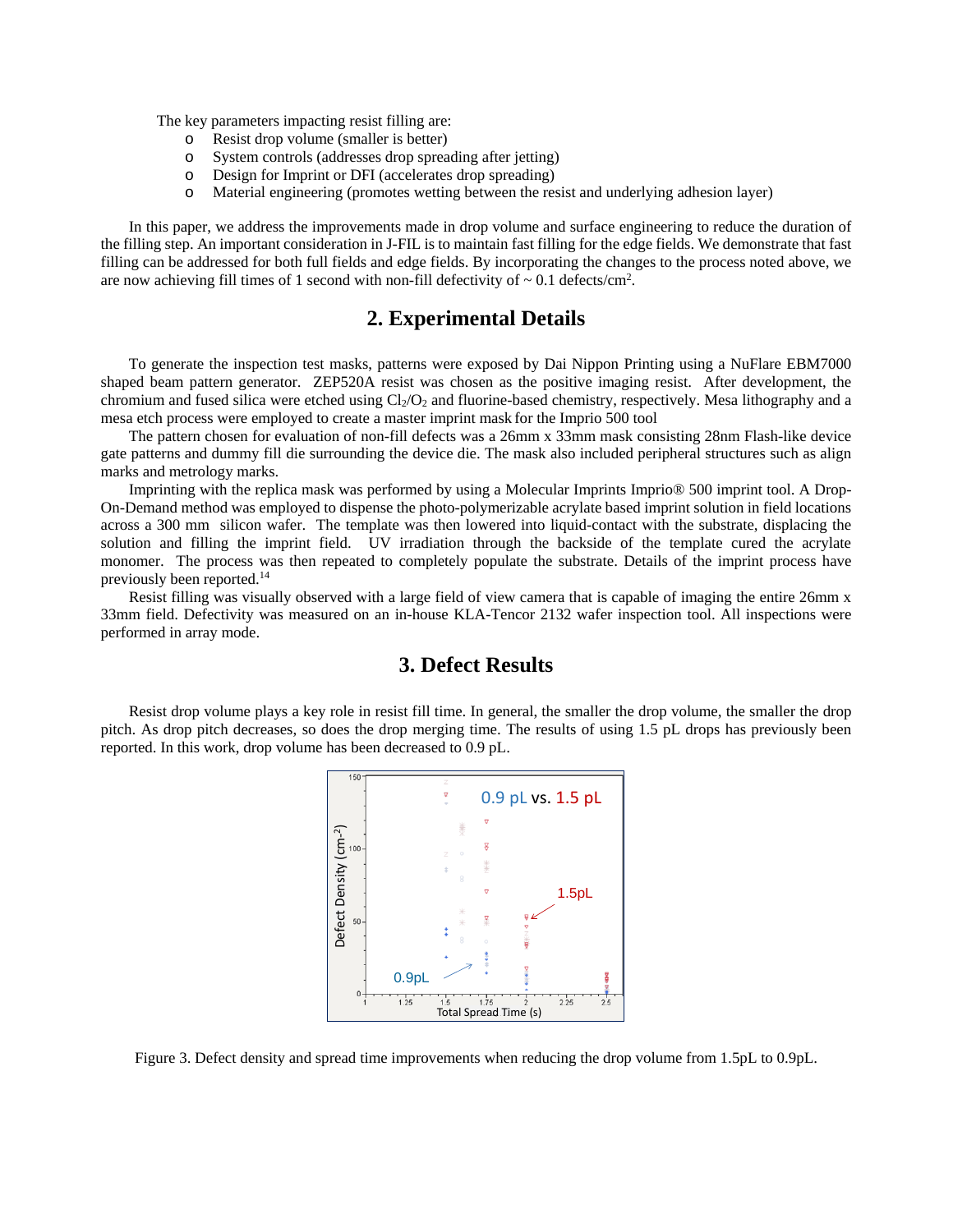To understand the impact of decreasing drop volume, defect density was measured at different resist fill times for arrays of both 1.5 pL and 0.9 pL drop volumes. Fill times ranged from 1.5 to 2.5 seconds. The results are shown in Figure 3. The decrease in total spread time is apparent, and a fill time improvement of approximately 0.5 seconds was realized.

 The second step taken to improve throughput was to adjust the wetting properties of the underlying adhesion layer. Adjustments to the material properties were first examined by measuring the contact angle between the resist and adhesion layer film. Unfortunately, this was not a good metric, as the contact angle for the old adhesion layer film and the modified film measured less than  $5^{\circ}$  (better than the tool measurement capability).

 As a result, a second approach was adopted to quantify the wetting for the adhesion layer. The drop diameter for a 0.9 pL was measured for three different substrate cases: 1) resist deposited directly on bare silicon, 2) resist deposited on MII's original TranSpin adhesion layer material, and 3) resist deposited on a modified adhesion layer surface. After resist jetting, the drops were UV exposed approximately 500 msec. The results are reported in Figure 4 with the modified adhesion layer spreading the most of the three cases, reaching a nominal drop diameter of  $215 \mu m$ .



Figure 4. Drop diameter for three different surfaces. A modified adhesion layer promotes fast wetting of the resist.

 The combination of the 0.9 pL drop volume and the modified adhesion layer was then used to study defect density as a function of resist spread time. The matrix experiment used to study defectivity is shown in Figure 5.

# **Imprint conditions:**

- Tool: MII Imprio 500 stepper
- 28nm HP template with DFI
- Wafer: bare Si + modified adhesion layer
- Filling times: 0.7~5sec
- RLT target: 15 nm
- Dispense: 1.0 pL



Imprint order: top to bottom, left to right

Figure 5. Matrix experiment used to study defectivity as a function of resist spread time.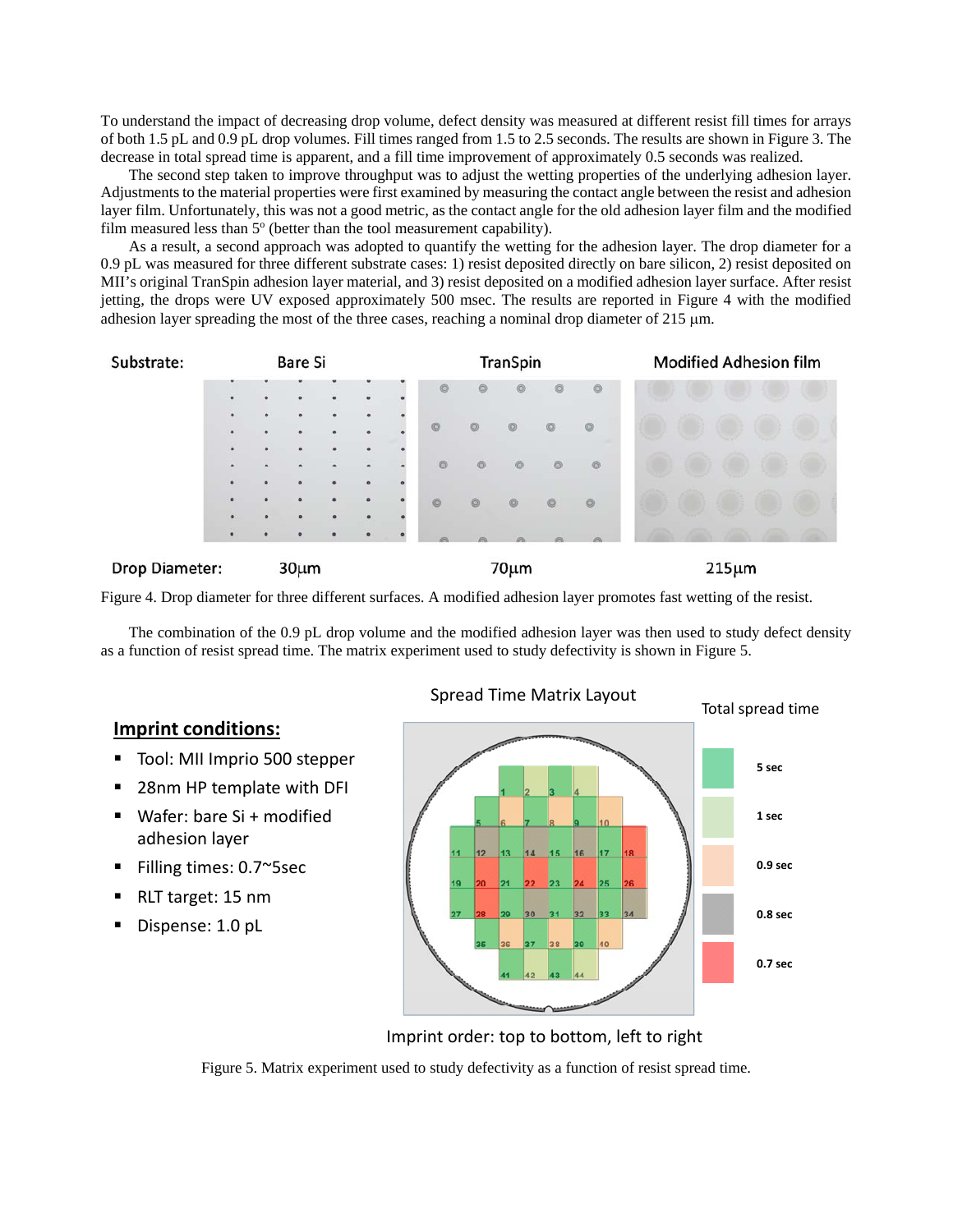Fill time was varied between 0.7 and 5 seconds, using an Imprio 500 stepper. A 28nm half pitch imprint mask was used for all fill time experiments and the residual layer thickness (RLT) was targeted for 15nm. The results of the experiment are shown in Figure 6. Plotted is non-fill defect density as a function of total spread time. Defect density is reduced to  $0.1/cm<sup>2</sup>$  after a total spread time of 1 second.



Figure 6. Defect density vs. total spread time. After one second the defect density is close to 0.1/cm<sup>2</sup>.

An additional experiment was run to understand whether RLT uniformity was impacted as a result of implementing shorter spread times. Two different RLT values were targeted, and RLT uniformity was mapped within the 26 x 33 mm field. The results are shown below in Figure 7. For both cases (13 nm and 20 nm), the RLT variation was 1.4 nm, 3 sigma.



Figure 7. Residual layer thickness uniformity within a field, using 1 pL drop volumes and total resist spread time of 1 second. The in-field variation for both 13 nm and 20 nm was 1.4 nm, 3 sigma.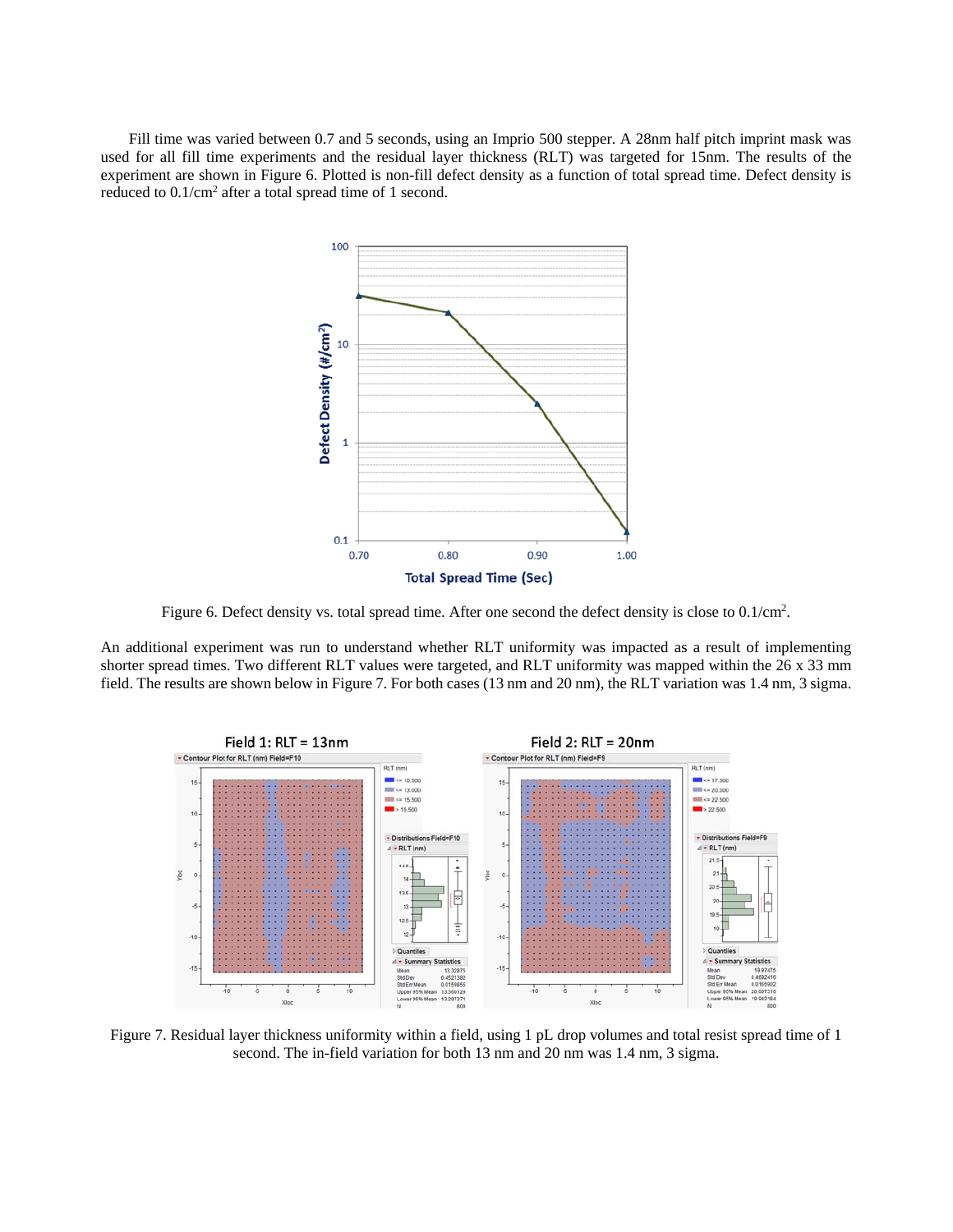A final test was performed to verify that edge fields could also be printed at fill times of one second. Edge fields are challenging, since additional hardware and software controls are necessary to ensure uniform resist filling. One second fill times were achieved for all edge field cases. The photographs, in Figure 8, show a fully imprinted wafer (left) and a close up of several imprinted edge fields (right).



Figure 8. A fully imprinted wafer (left) and a close up of several imprinted edge fields (right).

### **Conclusions**

 To achieve a total process throughput of 20 wafers per hour, it is necessary to complete the resist fluid fill step in 1.0 seconds, making it the key limiting step in an imprint process. This work has demonstrated that defectivities of close to  $0.1/cm<sup>2</sup>$  can be achieved, thereby enabling an imprint module throughput of 20 wafers per hour. Clustering of these modules will then result in tool throughputs of greater than 100 wafers/hour.

The next target is a total defectivity of 1 def/cm<sup>2</sup> after 10 lots, within an overall program goal of < 1 def/cm<sup>2</sup> after 20 lots. It should be noted that complimentary electrical test data has confirmed that the yield of 10 meter testers is greater than 90% for both open and short defects at 28nm. By addressing defect target requirements over the next 18 months, production readiness is anticipated for 2015.

#### **Acknowledgments**

The authors would like to thank Masaaki Kurihara, Shiho Sasaki, Koji Ichimura and Naoya Hayashi from Dai Nippon Printing for their excellent imprint mask fabrication work.

# **References**

1. S. Y. Chou, P. R. Kraus, P. J. Renstrom, "Nanoimprint Lithography", J. Vac. Sci. Technol. B 1996, 14(6), 4129 - 4133.

2. T. K. Widden, D. K. Ferry, M. N. Kozicki, E. Kim, A. Kumar, J. Wilbur, G. M. Whitesides, Nanotechnology, 1996, 7, 447 - 451.

3. M. Colburn, S. Johnson, M. Stewart, S. Damle, T. Bailey, B. Choi, M. Wedlake, T. Michaelson, S. V. Sreenivasan, J. Ekerdt, and C. G. Willson, Proc. SPIE, Emerging Lithographic Technologies III, 379 (1999).